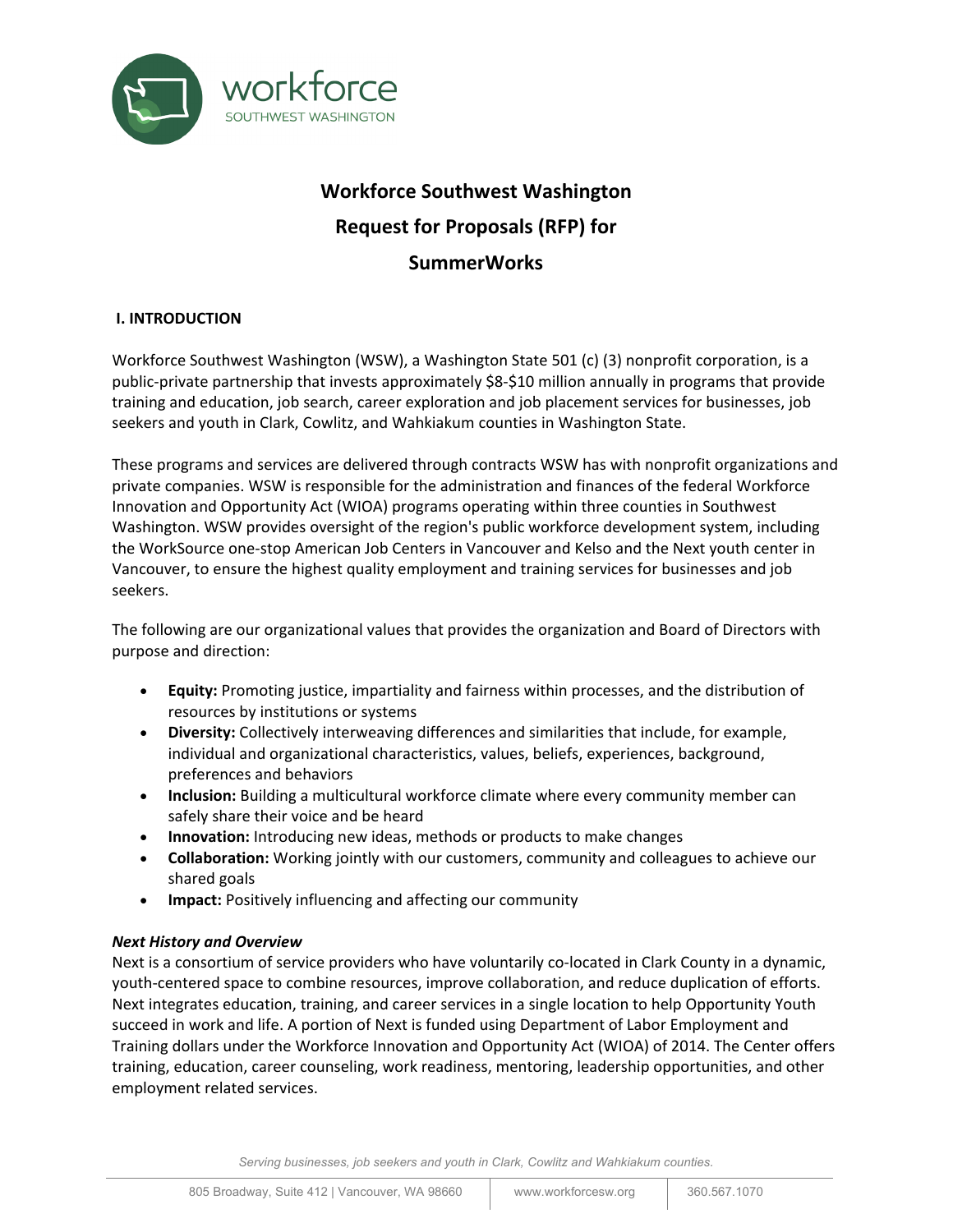

Next provides these youth services at its Clark County one-stop center, and the Goodwill Opportunity Center in Cowlitz and Wahkiakum Counties. Next operates under a functional leadership of the Next Director, who coordinates program offerings across all counties focused to serve 16-24 year old individuals. If funded, the awardee of this RFP will be expected to coordinate and align services with Next and operate with the leadership and support of the Next Director.

Learn more about Next and available services by clicking here:<https://nextsuccess.org/contact/>

# **II. WIOA Overview**

The goal of WIOA legislation is to consolidate, coordinate, and improve employment, training, literacy, and vocational programs in the United States. Every year, the key programs that form the pillars of WIOA help tens of millions of job seekers connect to good jobs and acquire the necessary skills and credentials needed to obtain them, as well as assist current workers with advancing in their organizations and furthering career opportunities.

This RFP is funded in part by WIOA. WIOA provides the framework for a national workforce preparation system that is flexible, responsive, customer-focused, and locally managed.

The spirit of WIOA legislation emphasizes collaboration and the philosophy that we can accomplish more if we work together to serve job seekers and employers. This RFP focuses on the following key messages from the legislation:

- A broader youth vision that supports an integrated service delivery system and ultimately a local approach to the development and implementation of one-stop youth center(s)
- A commitment to providing high quality services that are accessible to all
- An alignment of investments in workforce, education, and economic development
- Meeting the needs of employers, workers, and job seekers through sector partnerships related to in-demand sectors and occupations

The following are required core components of WIOA Youth programming, which are provided collectively by all members of the collaborative WIOA Youth system located at Next: 1) Outreach, Recruitment, and Orientation; 2) Eligibility Determination and Registration; 3) Objective Assessment; 4) Individual Career and Training Plans; 5) Trauma Informed Case Management of all services including the 14 elements; 6) Placement into Post-Secondary training and/or employment; and 7) 12-month follow up.

# *Accessibility*

There should be every effort made to provide reasonable accommodations to all programs, policies, and procedures in order to accommodate those individuals with disabilities. Youth providers are expected to demonstrate efforts to provide universal access by:

Providing outreach to all populations of eligible participants

- Provide meaningful support for individuals with limited English proficiency
- Offer information about services and activities to all eligible participants
- Provide accessibility in the physical space, by communication services, and through auxiliary aids and services

*Opportunity Youth*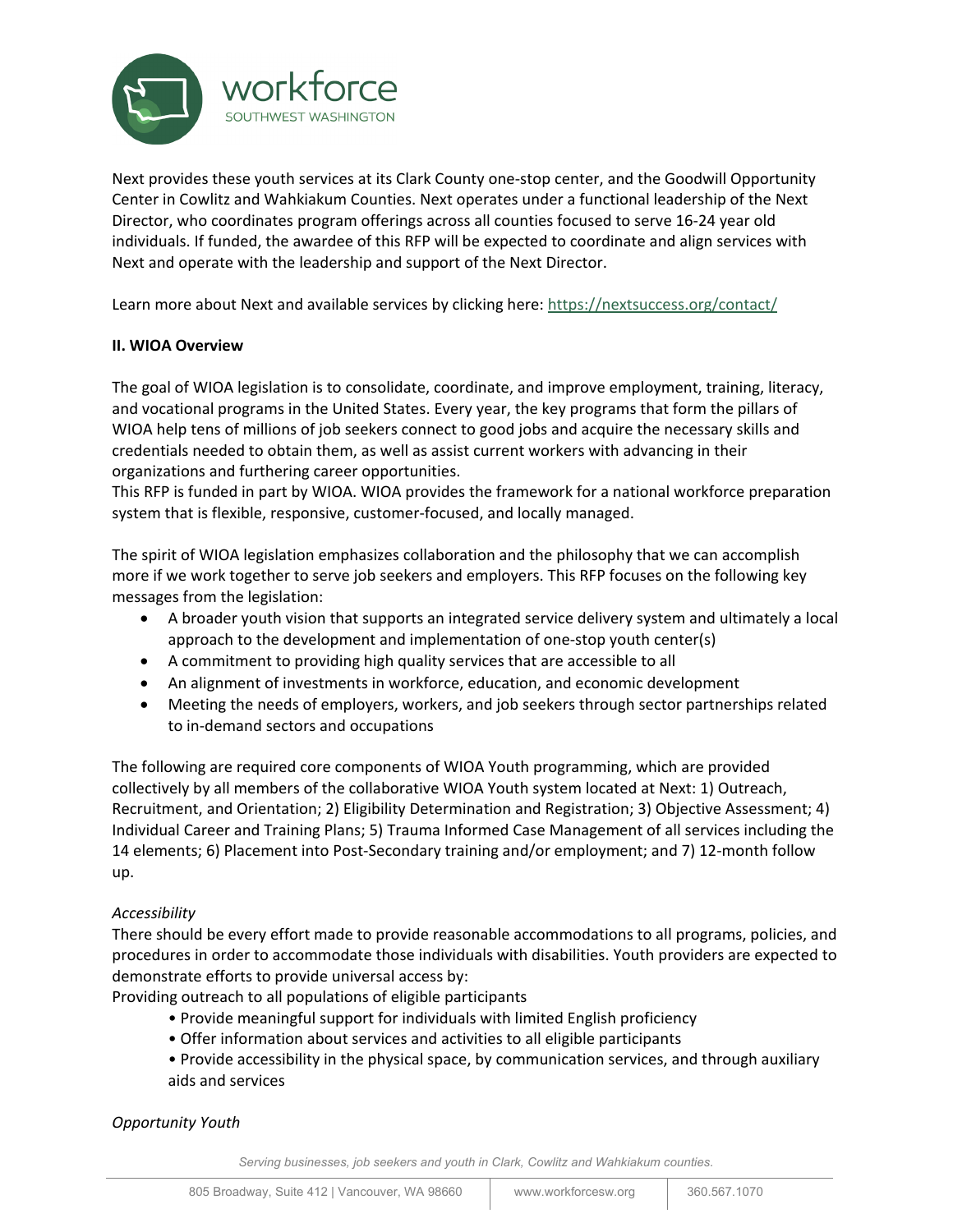

Opportunity Youth are defined as young adults between the ages of 16 and 24 who are not enrolled in school and not engaged in work. Proposals should focus on supporting youth in completing their education and attaining a credential, while at the same time providing work-readiness school development through the New World of Work curriculum and career training opportunities such as internships, work experiences, on-the-job training, and classroom training as appropriate.

# *Local Priority Outcomes*

Proposals must demonstrate the following outcomes in the program design:

- 1. Youth pursuing education/training in sector-related occupations, including work experience or internships.
- 2. Increased focus on the target populations.
- 3. Skill development (life skills, work-readiness skills, leadership skills, and occupational skills).
- 4. Awareness of career choices and requirements for in-demand sectors.
- 5. Completion of job-shadow, informational interview, career fairs, mock interviews, or similar activities which increase awareness potential career pathways and lead to the development of professional networks.
- 6. Completion of work readiness curriculum.

# *Performance and Case Management Tracking*

WSW strives for participant and program information to be accessible and usable for program staff to increase program efficiency and reduce redundancy. WSW utilizes Launchpad (Salesforce) as a tool to track business engagement and private sector contacts. Awardees will be expected to enter participant and worksite partner data into Launchpad in accordance with the direction of the WSW team.

# **III. PURPOSE OF THE REQUEST FOR PROPOSALS**

WSW is seeking proposals from qualified entities to facilitate and oversee, steward, and ensure the success of *SummerWorks*, Southwest Washington's largest youth summer internship investment.

Since 2019, SummerWorks has provided hundreds of young adults in Clark, Cowlitz, and Wahkiakum counties with work-readiness training, job shadowing and informational interview opportunities, and paid summer internships with local employers.

The vision of SummerWorks is to ensure that eligible young people in Southwest Washington have the opportunity to experience a summer job to provide them critical professional skills that they will carry into their careers. To this end, SummerWorks strongly emphasizes the important of diversity, equity, and inclusion, and operationalizing these principles in programming. This means ensuring that SummerWorks is accessible to young adults representing a wide variety of identities, including but not limited to, youth of color, LGBTQIA+ youth, immigrants and refugees, opportunity youth (youth 18-24 disengaged from work and school), and other historically underrepresented populations. Likewise, it means ensuring an operation which is actively inclusive, trauma-informed, and culturally responsive.

If funded, the successful proposer is expected to deliver a summer internship program which meets the performance expectations established by WSW (see below) and creates a sustainable model of program delivery into the future. Over the course of the period of performance, the successful proposer will be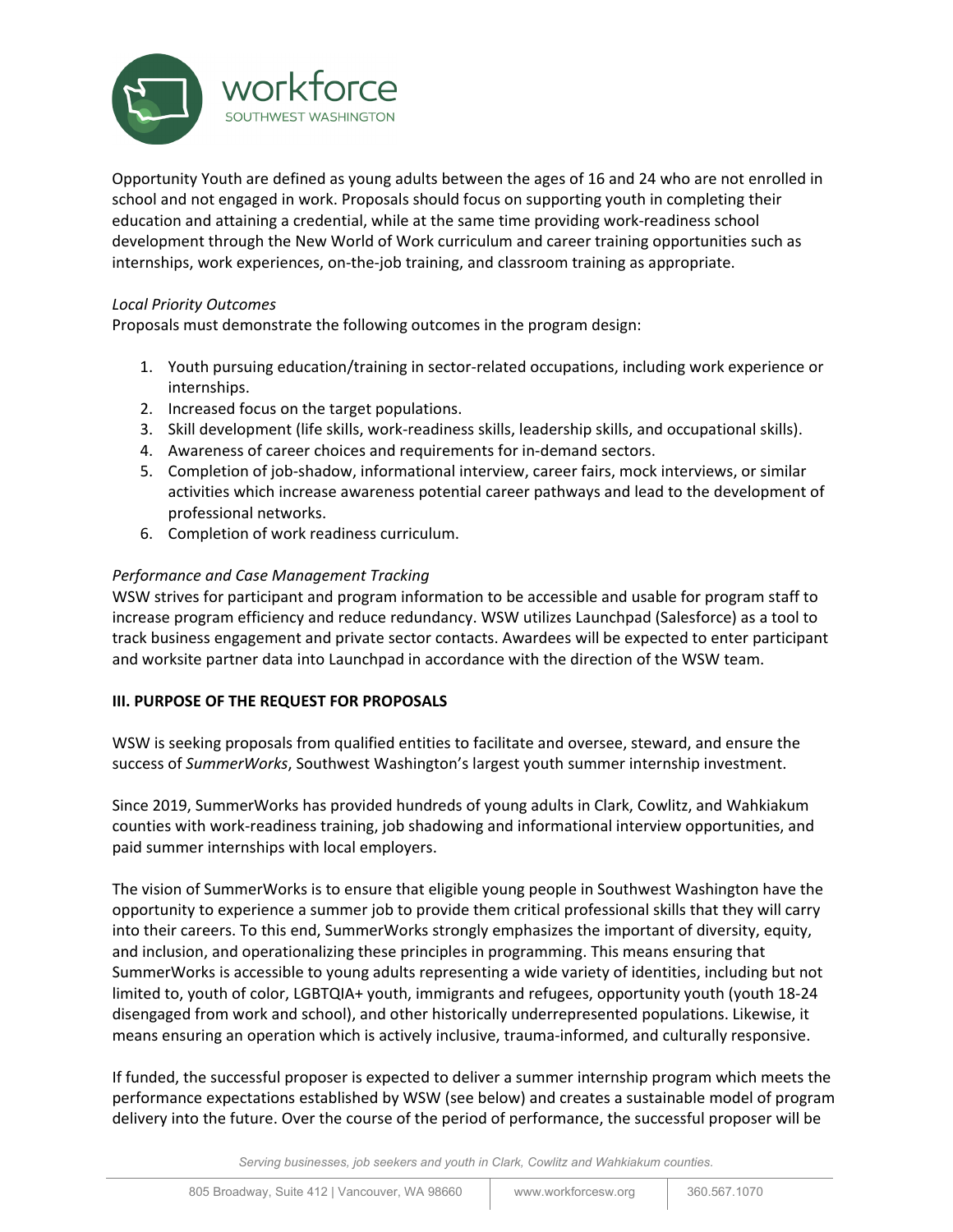

expected to provide 50 young adults with the services listed below. Likewise the proposer is expected to recruit a minimum of 20 local employers to serve as worksites for participants. Service delivery is expected to take place at Next in Clark County and the Goodwill Youth Opportunity Center in Cowlitz County, and is expected to integrate into the pre-existing Youth integrated system. Specifically, the successful proposer will be expected to provide some, but not all elements of the SummerWorks experience, the rest of which will be completed in conjunction with Equus Workforce Solutions (or the current WIOA Title 1 Youth Provider). Below is a synopsis of the student experience in SummerWorks, as well as specificity in which program elements are pre-existing in the youth system and which are expected to be provided by the proposer.

- Recruitment of Title 1 eligible participants and initial case management and eligibility determination, intake, ISS, Objective Assessment, and documentation. (Equus Workforce Solutions).
- Personalized case management to determine youth professional interests and determine job shadow, informational interview, and internship placement location + provide ongoing support to youth throughout the experience. (Proposer)
- 40-hour minimum work-readiness training course (Equus Workforce Solutions).
- Recruitment of businesses and worksites for the purpose of hosting job shadows, informational interviews, and internships (Proposer).
- Completion of job shadow with a local employer (Proposer).
- Completion of informational interview with a local employer (Proposer).
- 100-hour minimum internship placement and completion at WA State minimum wage or higher (Proposer).
- Ongoing technical assistance and support to youth and employers (Proposer).

The program will have a cost-per participant not to exceed \$6,000.00 per participant.

Of these tasks, the proposer must demonstrate their capacity to perform the following during the contract term:

- **Youth advising, placement, and support**: The proposer will demonstrate how they will conduct participant-facing activities for these opportunities. This includes receiving referrals of eligible Title I youth (eligibility determined by Equus Workforce Solutions), and further connecting participants to individualized case management; the development of an individualized internship plan and goals with the participant; the completion of job shadow, and informational interview activities; placement into internship, and post-internship follow up. All participant facing services in Clark County will occur at [Next](https://nextsuccess.org/) at Stonemill Center, 120 NE 136th Avenue, Suite 130, Vancouver, WA 98684 or the Goodwill Opportunity Center, 1030 15th Ave, Longview, WA 98632. Remote service delivery is also an option to ensure access to services.
- **Business engagement, recruitment, and support:** The proposer will demonstrate how they will develop internship placements in nonprofit and "first jobs" sectors, and coordinate with the WSW business team to develop placements in the "strategic sectors" of construction, manufacturing, healthcare, and technology. All business engagement will be documented via WSW's Customer Relationship Management (CRM) database, Launchpad to ensure a coordinated employer outreach approach. The proposer will provide a compelling vision of how they will develop these relationships, plus detail how they will provide ongoing support to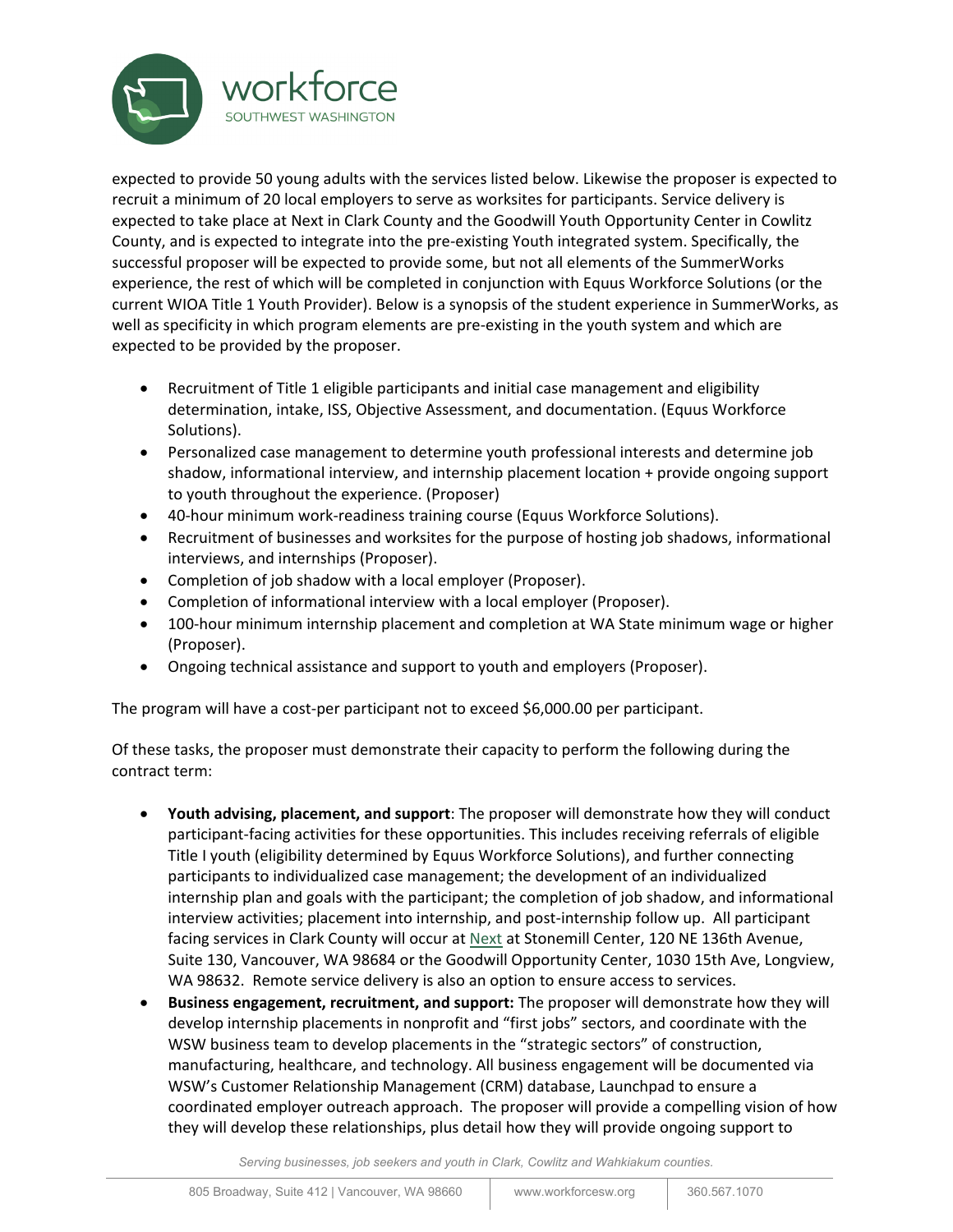

business hosts over the course of the internship, to ensure robust placements and sustainable relationships which will yield internship opportunities year after year.

- **Data Collection and Recording:** The proposer is expected to track participant performance outcomes and activities utilizing the required platforms ETO (Efforts to Outcomes) and Launchpad. The proposer must manage file compliance with appropriate documentation for all service components delivered.
- **Fiscal management of participant expenditures:** The proposer will demonstrate their capacity and experience in managing participant expenditures, including but not limited to participant wages for internships, as well as connecting individuals to support services (provided by Equus Workforce Solutions) necessary for the completion of the internship.
- **Assurance of Diversity, Equity, and Inclusion Goals:** The proposer will demonstrate their organization's understanding of operationalized diversity, equity, and inclusion practices, and provide a compelling vision of how their program design will assure diversity of participation, equity of access, and trauma-informed practice of inclusion. Further, the proposer will demonstrate their commitment to WSW's Quality Job Indicators, as follows:
	- **Self-Sufficiency Wages:** A quality job provides sufficient income to afford a decent standard of living. For example, jobs that offer pay consistent with published self-sufficiency standards that consider family composition and cost of living.
	- **Safe Working Conditions/Worker Engagement:** The proposer will showcase that they offer employees dignity and respect and welcomes engagement in workplace operations. For example, quality jobs uphold and enforce anti-harassment and anti-discrimination policies and provide reasonable accommodation to employees with disabilities.
	- **Predictable Hours:** The proposer will offer their own employees predictability on the number of hours they are offered per week to minimize hardship on employees and their families.
	- **Comprehensive Benefits:** The proposer will provide basic benefits that increase economic security, improve health and overall well-being. Quality jobs supports include healthcare, childcare, transportation, wellness programs, and access to retirement savings programs, among other supports.
	- **Accessible Hiring and Onboarding Practices:** The proposer will showcase transparent and accessible hiring and onboarding practices to ensure that employer and employee are set for success.
	- **Training and Advancement Opportunities:** The proposer will showcase opportunities to build skills and access new roles and responsibilities in a workplace. For example, quality jobs offer internal pathways to support career progression, professional development, and incumbent worker training opportunities.

WIOA Title I Youth programming are required to provide 14 youth program elements. Youth programming must provide access to all these elements. The proposer is responsible for providing the following elements:

- 1. Paid and unpaid work experiences that have as a component academic and occupational education, which may include:
	- a. Summer employment opportunities and other employment opportunities available throughout the school year
	- b. Pre-apprenticeship programs
	- c. Internships and job shadowing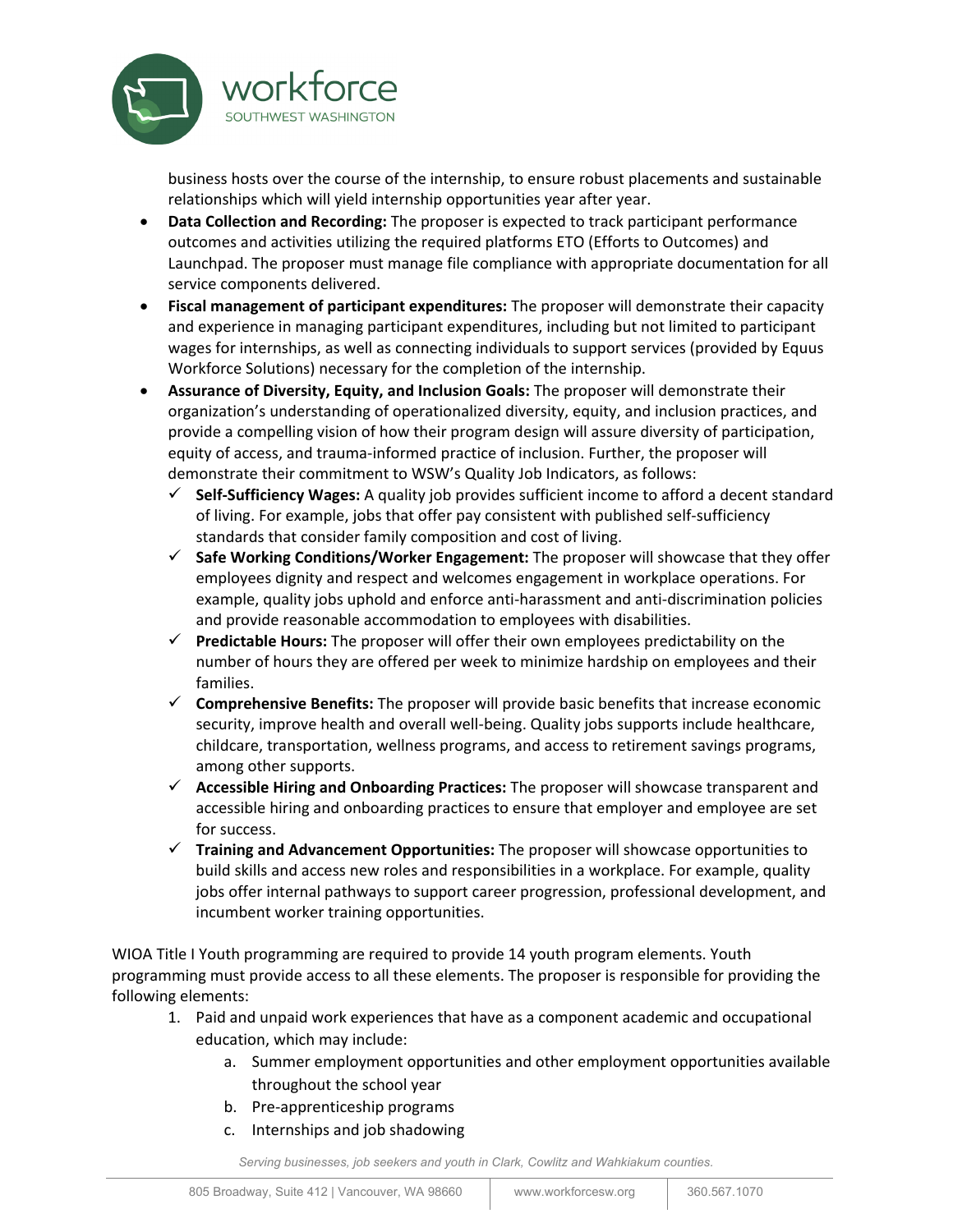

- d. On-the-job training opportunities
- e. Career Launch programs
- 2. Leadership development opportunities, which may include community service and peercentered activities encouraging responsibility and other positive social and civic behaviors, as appropriate.
- 3. Services that provide labor market and employment information about in-demand industry sectors or occupations available in the local area, such as career awareness, career counseling, and career exploration service.
- 4. Activities that help youth prepare for and transition to postsecondary education and training.

For further guidance on program requirements, reference th[e Department of Labor ETA](https://www.govinfo.gov/content/pkg/FR-2016-08-19/pdf/2016-15977.pdf) [site](https://www.dol.gov/agencies/eta/youth/wioa-formula) for specific definitions and rules. In addition, WSW policies that must be followed can be found [here.](https://workforcesw.org/results-and-data/policies) Fiscal responsibility and federal rules can be found [here.](https://www.ecfr.gov/current/title-2/subtitle-A/chapter-II/part-200?toc=1)

# **IV. BUDGET**

The budget shall not exceed \$300,000.00 and includes the cost to plan, develop, and implement the project as well as provide monthly qualitative and quantitative reports to WSW.

If additional funding becomes available, any contract awarded may be renegotiated to provide for additional related services. Any contract(s) awarded because of this procurement is contingent upon the availability of funding. Contract start and end dates may change during the negotiation process with the successful proposer.

# **V. SUBMISSION REQUIREMENTS**

All proposals must be received at WSW by 5 p.m. Pacific Time on **July 1, 2022**. Proposals received after this time will not be accepted.

Submissions should be emailed to [info@workforcesw.org w](mailto:mhalliday@workforcesw.org)ith "SummerWorks 2022" in the subject line and read receipt requested.

Proposals should include:

- 1. Letter of Submittal (Yes/No)
- 2. Proposal Summary (Yes/No)
- 3. Demonstrated experience and ability (20 points)
- 4. Relationships and Collaboration (20 points)
	- o Specifically, diverse, and population-specific partner commitment
- 5. Program Design (20 points)
	- $\circ$  Specifically, financial, and administrative capability, especially in administering Federal funds.
	- o Specifically, connection to and representation from diverse communities
	- o Specifically, the Quality Job Indicators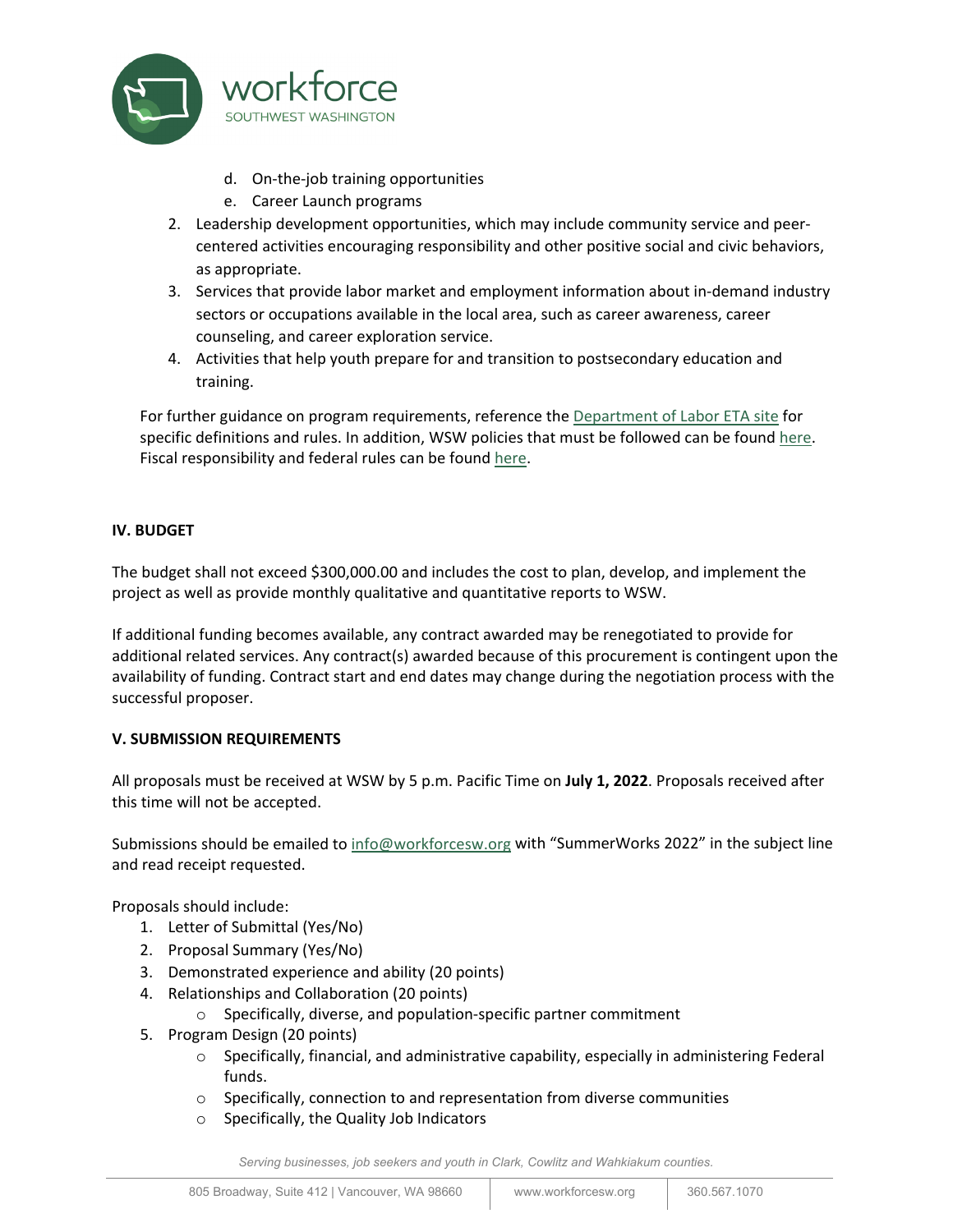

- 6. Budget line item and narrative (10 points)
- 7. Hourly rates and number of hours you expect to spend on the project (10 points)
- 8. Detailed program timeline (10 points)
- 9. Metrics documenting success for the entire project (10 points)
- 10. Statement of Compliance Form (Yes/No)
- 11. Letters of Support (Yes/No/NA)

The maximum number of regular points available is 100 points. Sections 1, 2, 10, and 11 will be evaluated on a yes/no basis; a "no" in any of these sections will eliminate the proposer from the award consideration. Points will be awarded for Sections 3-9. These sections ask the proposer what they will do, how they will do it, how much it will cost, and how qualified the organization or consortium is to successfully carry out their proposal.

All sections are required to be completed. Failure to complete all the sections to the satisfaction of WSW will eliminate the proposer from the award.

Applicants may apply as single entities or as a consortium. Applicants are encouraged to provide letters of support from additional partners.

Selected proposals may be invited to present their proposal. No costs for these presentations will be covered.

# **Response Package**

# Letter of Submittal

Your letter of submittal should be no more than 2 pages and should include the following:

- No more than 2 paragraphs introducing your organization/consortium and your proposal
- Agency Name, Mailing Address, Contact Person, Phone, Fax, and Email Address
- If applying as a consortium, indicate that you are doing so and include the name of the Lead Consortium Partner Agency and all other Consortium Partner Agencies
- Indicate which counties you intend to serve (Clark, Cowlitz, Wahkiakum, all counties, or a combination of counties)
- Include a budget summary for each county
- Include the number of participants you intend to serve in each county
- Include the cost per participant in each county
- Include names of the partner organizations with which you will have a contractual relationship for the provision of services. Please attach signed letters of commitment from each of these partners
- Include the following statement, followed by the name, title, signature, and telephone number of your authorized representative, along with the date: "To the best of my knowledge and belief, all information in this application is true and correct, the document has been duly authorized by the governing body of the applicant, and the applicant will comply with the attached assurances if the assistance is awarded"

# Proposal Summary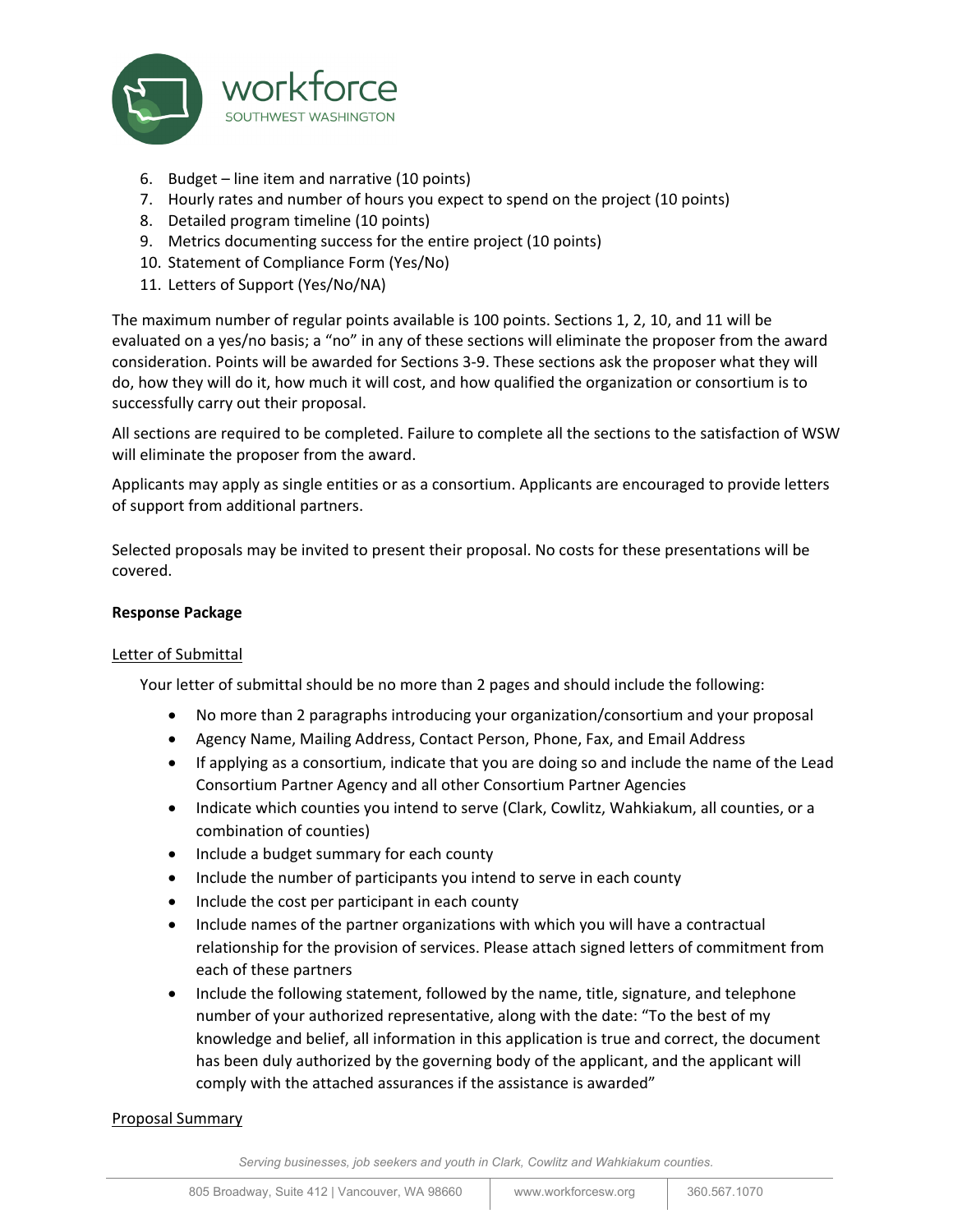

Please provide an executive summary of your proposal (Maximum 1 page).

# Demonstrated Experience and Ability

- 1. Describe your organization/consortium and its structure and explain why you are the best fit for this work. If applying as a consortium, name each partner and describe how each partner contributes to an effective consortium, and specifically describe how these partnerships were developed and your approach and philosophy of collaboration.
- 2. Describe your organization/consortium's administrative experience related to program design, delivery, and management, as well as staff management, financial management (including use of acceptable accounting practices and controls), and performance management.
- 3. Describe your organization's experience in delivering youth workforce services, including any knowledge and experience with federal funding sources, WIOA regulations, and federal, state, and local performance measures. If you lack experience in these areas, describe your plan for meeting the requirements.
- 4. Describe your or members of your consortium's past success in meeting or exceeding performance metrics with the proposed target populations. What are these measures, and how were they tracked? What best practices were applied to achieve success? If you lack prior experience meeting or exceeding performance metrics, please provide other convincing evidence for why you would meet or exceed success metrics for this program.

# Relationships and Collaboration

- 1. Describe how your organization/consortium will partner with external community-based organizations and service providers to provide services to youth. If applying as a consortium, describe which organization will provide lead services for the WIOA Youth Team. Describe your strategy for developing relationships with businesses, and how this will affect your outcomes. Describe how plan to work in conjunction with WSW's business team to expand relationships with the private sector.
- 2. Describe your organization or consortium's definition of functional leadership and describe in detail how you will utilize functional leadership to maximize performance and increase interagency cooperation during the program. Describe in detail the mechanisms you will put into place to assure clear communication between partners, as well as procedures you will utilize to resolve disputes, or address program challenges or issues as they arise.
- 3. If applying as a consortium, describe each partner's role or service in your program (provide staff, materials, training, wages, facilities, rent, etc.), services provided, funding sources, and funding stability, the amount you will pay them for their services (if applicable), and the amount of financial or in-kind resources they provide to the program. Attach letters of commitment documenting their relationship and role with you.
- 4. Please provide a detailed plan for how you propose to work with WSW's Business Engagement Team to meet the workforce needs of businesses in the county or counties for which you are applying. Describe your philosophy in working with business and how you believe that the WSW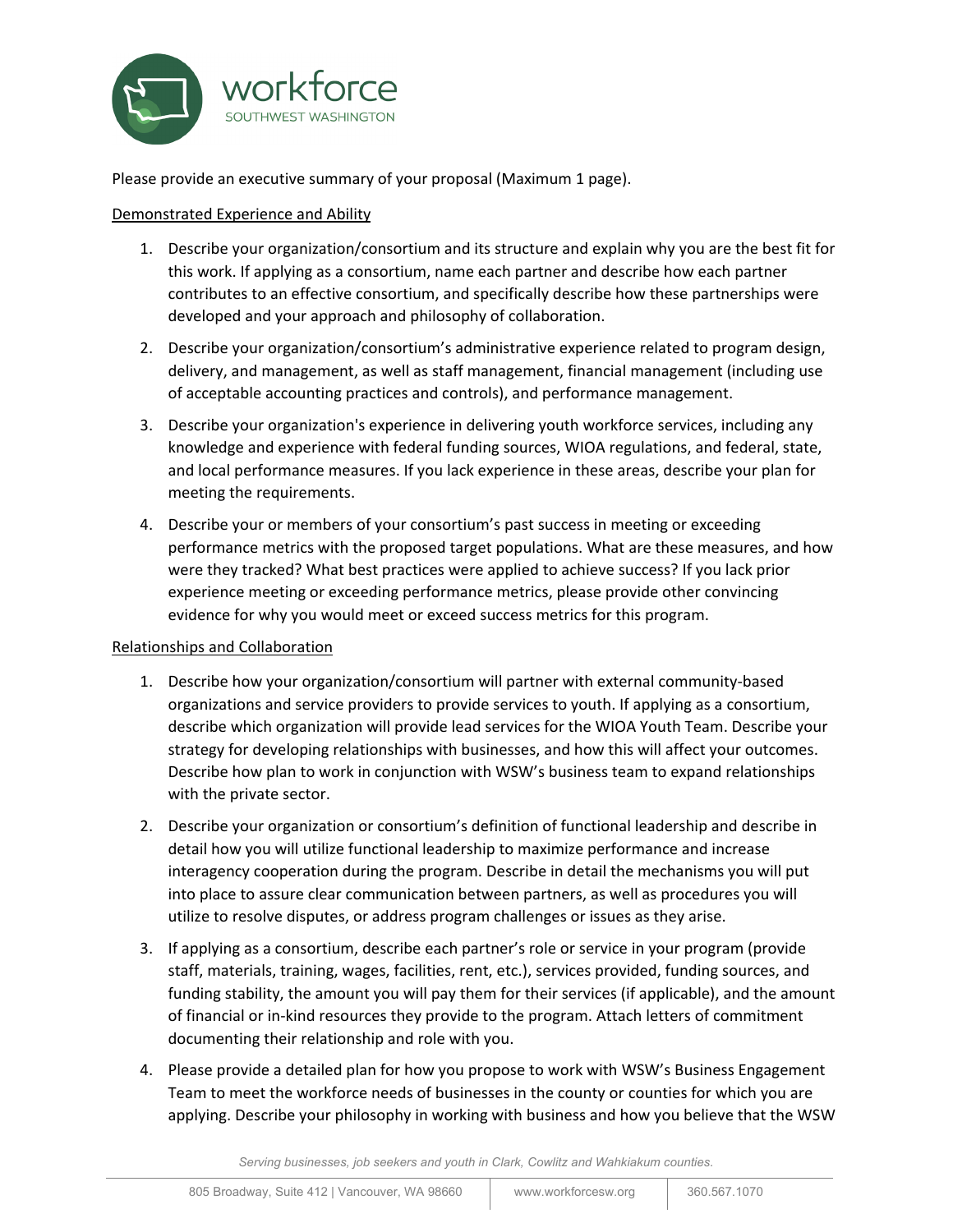

Business Team can assist you in creating a county-specific strategy for building strong business ties to your programming.

5. Please provide a detailed Community Engagement Plan for how you will build relationships with or further engage community partners, schools, and local government in the specific counties you propose to serve. Describe your philosophy in working with partners in these areas and describe detailed county-specific strategies for building strong ties in these areas.

# Program Design

Please provide a compelling description of your program design in response to the questions listed. This is a free-form response. You do not need to respond in the order listed.

- 1. How does your proposal meet the goals and desired results of the RFP? What is your compelling message about what the program does and how will it have an impact on the community?
- 2. How will you identify and serve youth from the identified target populations, and how will your proposed services increase the likelihood of participants reaching the desired outcomes?
- 3. Describe your experience with the trauma informed care model. Describe how you will implement the trauma informed care model as a best practice in the program.
- 4. Describe your program's organizational and staffing model, and the benefits of this model.
- 5. Describe the process for serving a youth, from recruitment, to exit, to follow-up. Please include a proposed average length of program. Describe your proposed strategies for recruitment to students for traditionally underserved backgrounds. How will your recruitment and programming specifically meet the needs of these populations?
- 6. How will you assess youths' goals and needs during the case management process? How will the assessments be conducted, what are the goals of the assessments, and how what tools will be used to conduct the assessments? How will case management staff assure that youth are connected to the services that are the most impactful?
- 7. How does your service delivery model provide and/or make accessible the federally mandated service components to participants? Describe the strategies and tools you will use to provide the required core components and the required 14 elements.
- 8. Describe how you will deliver programming in a manner which is lean and efficient, which maximizes outcomes while assuring students stay on program for as short a time as possible.
- 9. How will you teach age-appropriate soft skills and behaviors to prepare program participants for employment? Describe in detail your proposed policies and procedures for addressing disciplinary challenges during the program. What trainings will you staff have received on conflict de-escalation, drug prevention, etc.
- 10. Describe how your organization or consortium will implement emerging technology and best practices into WIOA Youth programming. Please discuss how your program will implement a nationally recognized curriculum or business vetted curriculum, such as the New World of Work Curriculum, and implement emerging technologies and best practices which may be developed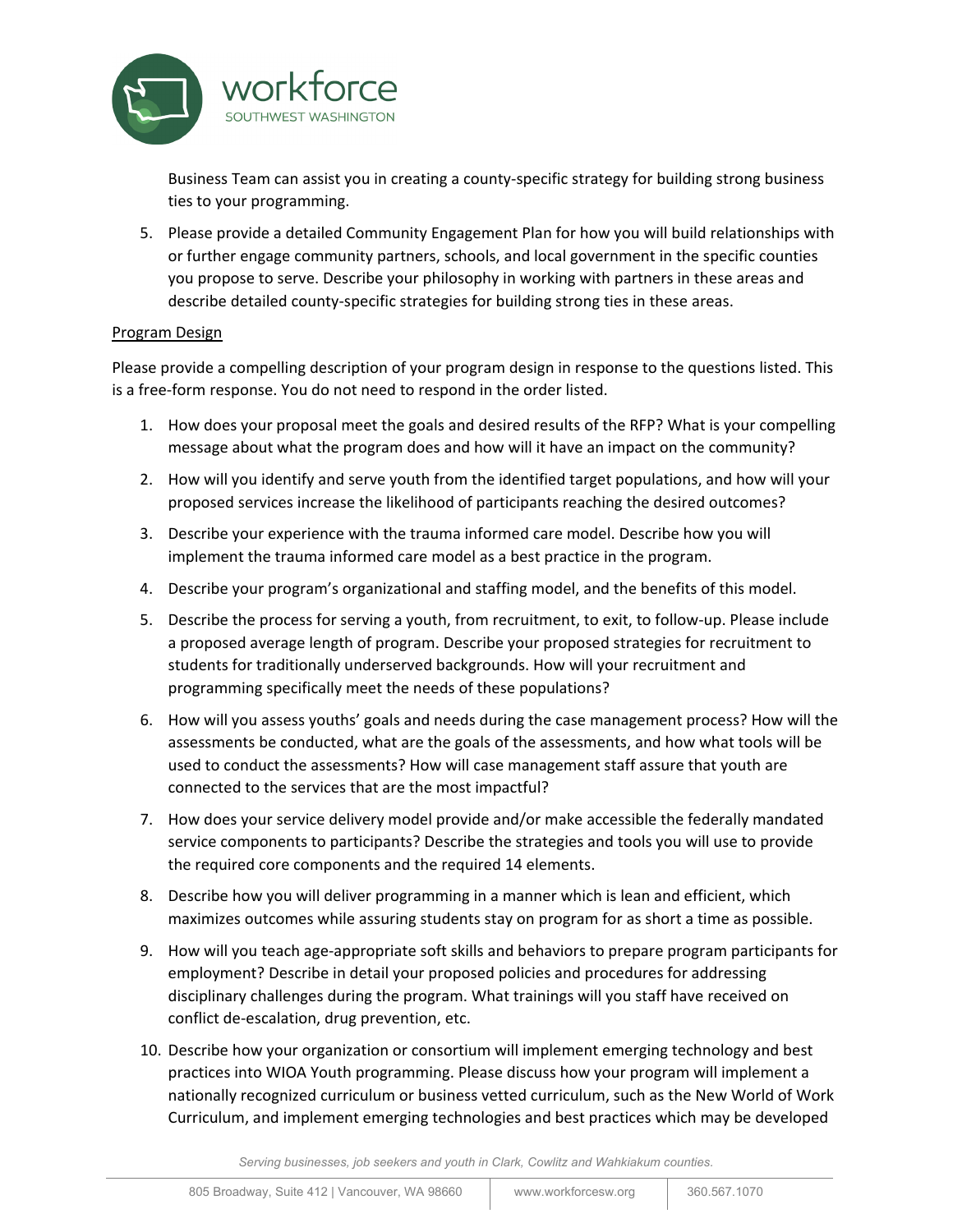

over the course of the contract period. Describe how you will adapt the curriculum to meet the needs of the county (or counties) you propose to serve.

- 11. Describe the steps your organization or consortium will take to sustain and improve outreach efforts to youth. Specifically address how you will use social media or other online outreach tools to further these goals.
- 12. Describe how your program will integrate with WorkSource to seamlessly serve youth ages 16- 24. Describe how you will communicate with WorkSource to best serve the needs of participants.
- 13. Describe how your program will partner with the K-12 system, community colleges, and other training organizations. How will these partnerships affect your outcomes? Describe any articulation agreements you may have or credits that participants can earn.
- 14. Describe how your program will increase the number of youth who will seek career opportunities in WSW's high-growth, high-demand industry sectors. Specifically, how will you use the WSW sector plans and strategic plans to inform your staff, work, and services.
- 15. Describe how your organization or consortium will implement procedures to serve as safeguards in the event of staff turnover, or unexpected staff absence.
- 16. Describe other innovative and unique components of your proposal.
- 17. (Clark County Only) Describe the steps you will take to assure Next continues to have high rates of youth participation and high numbers of return visits. Describe your strategy for preserving and enhancing Next's dynamic, inviting, and youth centric culture to drive high visitor numbers and performance.

# **Budget**

Please complete one budget detail form for each county you are proposing to serve.

| County:                         | <b>Total Number of FTEs:</b> |                 |
|---------------------------------|------------------------------|-----------------|
|                                 | WIOA Budget                  | Leveraged Funds |
| <b>Personnel Expenses</b>       |                              |                 |
| <b>Staff Salaries and Wages</b> | \$                           | \$              |
| <b>Employee Benefits</b>        | \$                           | \$              |
| Payroll Taxes                   | \$                           | \$              |
| <b>Temporary Employees</b>      | \$                           | \$              |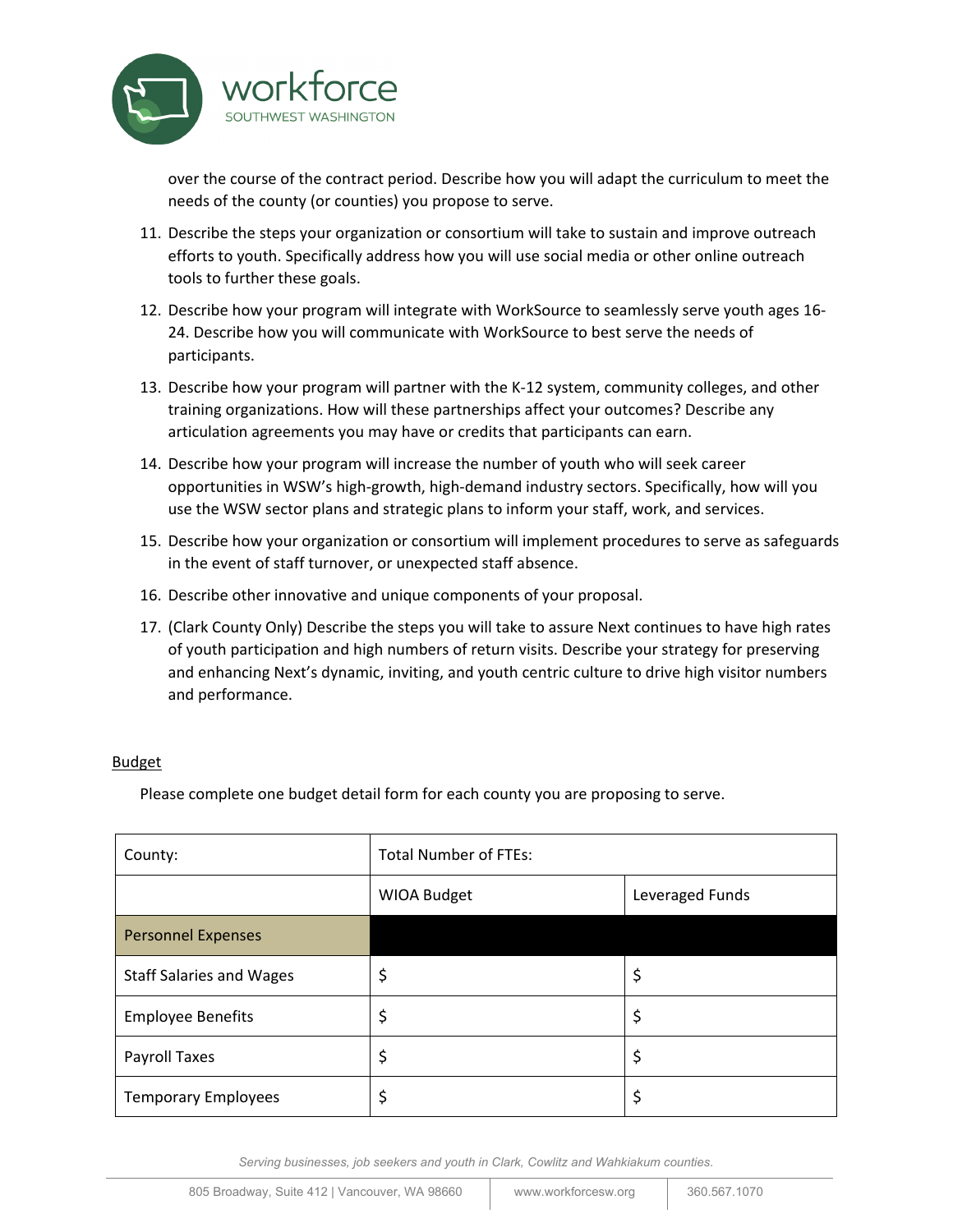

| <b>Total Personnel</b>                  | \$<br>\$ |
|-----------------------------------------|----------|
| <b>Operating Expenses</b>               |          |
| <b>Professional Fees</b>                | \$<br>\$ |
| Supplies, Postage & Shipping            | \$<br>\$ |
| Telephone                               | \$<br>\$ |
| <b>Occupancy (Rent &amp; Utilities)</b> | \$<br>\$ |
| Equipment Rental & Maintenance          | \$<br>\$ |
| <b>Equipment Purchase</b>               | \$<br>\$ |
| Printing & Publications                 | \$<br>\$ |
| Travel, Conferences & Meetings          | \$<br>\$ |
| Insurance                               | \$<br>\$ |
| Dues and Memberships                    | \$<br>\$ |
| <b>Total Operating</b>                  | \$<br>\$ |
| <b>Participant Expenses</b>             |          |
| Training, Tuition, and Books            | \$<br>\$ |
| <b>Support Services</b>                 | \$<br>\$ |
| <b>Work Experience Wages</b>            | \$<br>\$ |
| <b>Total Participant Expenses</b>       | \$<br>\$ |
| <b>Other Expenses</b>                   |          |
| <b>Indirect Costs</b>                   | \$<br>\$ |
| Profit (for-profit companies only)      | \$<br>\$ |
| Other-please describe                   | \$<br>\$ |
| <b>Total Other</b>                      | \$<br>\$ |
| <b>TOTAL</b>                            | \$<br>\$ |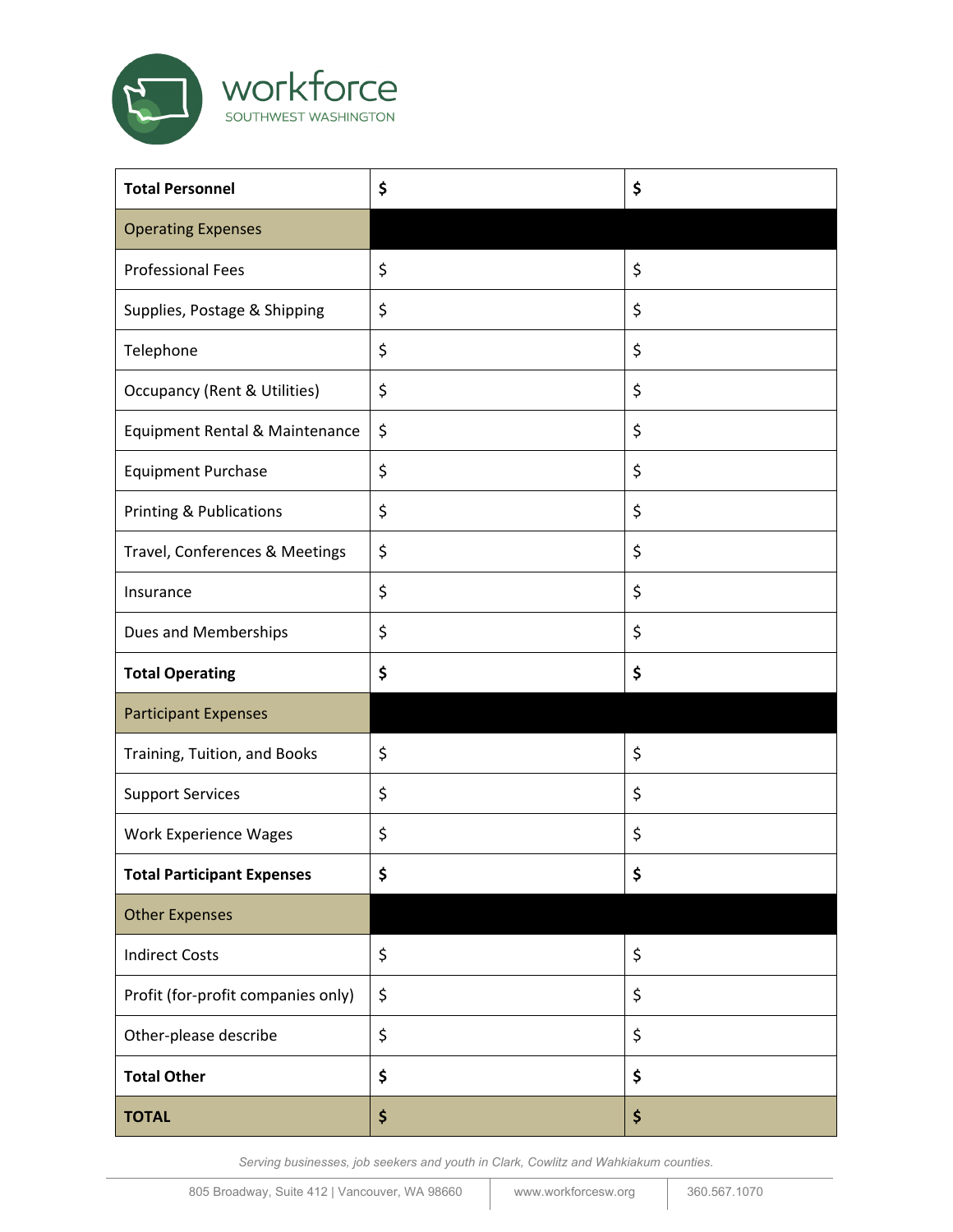

#### Budget Narrative

Please use this section to describe your budget assumptions, sources of leveraged funds, unique expenditures, or other budget information you would like the evaluation committee to know.

#### Hourly rates and number of hours you expect to spend on the project (10 points)

Please describe the projected hourly rates of all employees expected to work on this program, as well as the overall number of FTE hours expected to be used on this project.

#### Detailed program timeline (10 points)

Please provide a detailed timeline of key dates and deliverables for your proposal, including timeframes for the delivery of services, and other requirements.

#### Metrics documenting success for the entire project (10 points)

Please describe how your proposal will meet all the performance metrics described in this RFP, including the 50 participants to be served, as well as the meeting of WIOA common metrics.

#### Statement of Compliance Form

As the authorized signatory official for:

Submitting Organization

I hereby certify:

- That the above-named proposer is legally authorized to submit this application requesting funding under the Workforce Innovation and Opportunity Act (the legal signatory for the organization applying).
- That the above-named proposer does hereby agree to execute all work related to this application in accordance with the Workforce Innovation and Opportunity Act, U.S. Department of Labor, State of Washington Employment and Training issuances, Workforce Southwest Washington policies and guidelines, and other administrative requirements issued by the Governor of the State of Washington. The vendor shall notify the WSW within 30 calendar days after issuance of any amended directives if it cannot so comply with the amendments;
- That the above-named proposer will ensure special efforts to prevent fraud and other program abuses, such as but not limited to, deceitful practices, intentional misconduct, willful misrepresentation and improper conduct which may or may not be fraudulent in nature;
- That the above-named proposer has read and agrees to the WSW Sample Contract Boilerplate (available upon request). If the proposer does not agree with contract clauses, proposer must notify WSW prior to proposal due date; and
- That the contents of the application are truthful and accurate; that the above-named proposer agrees to comply with the policies stated in this application; that this application represents a firm request subject only to mutually agreeable negotiations; that the above-named proposer is in agreement that the WSW reserves the right to accept or reject any proposal for funding; that the above-named proposer has not been debarred or suspended from receiving federal grants, contracts, or assistance; and that the above-named proposer waives any right to claims against the members and staff of Workforce Southwest Washington.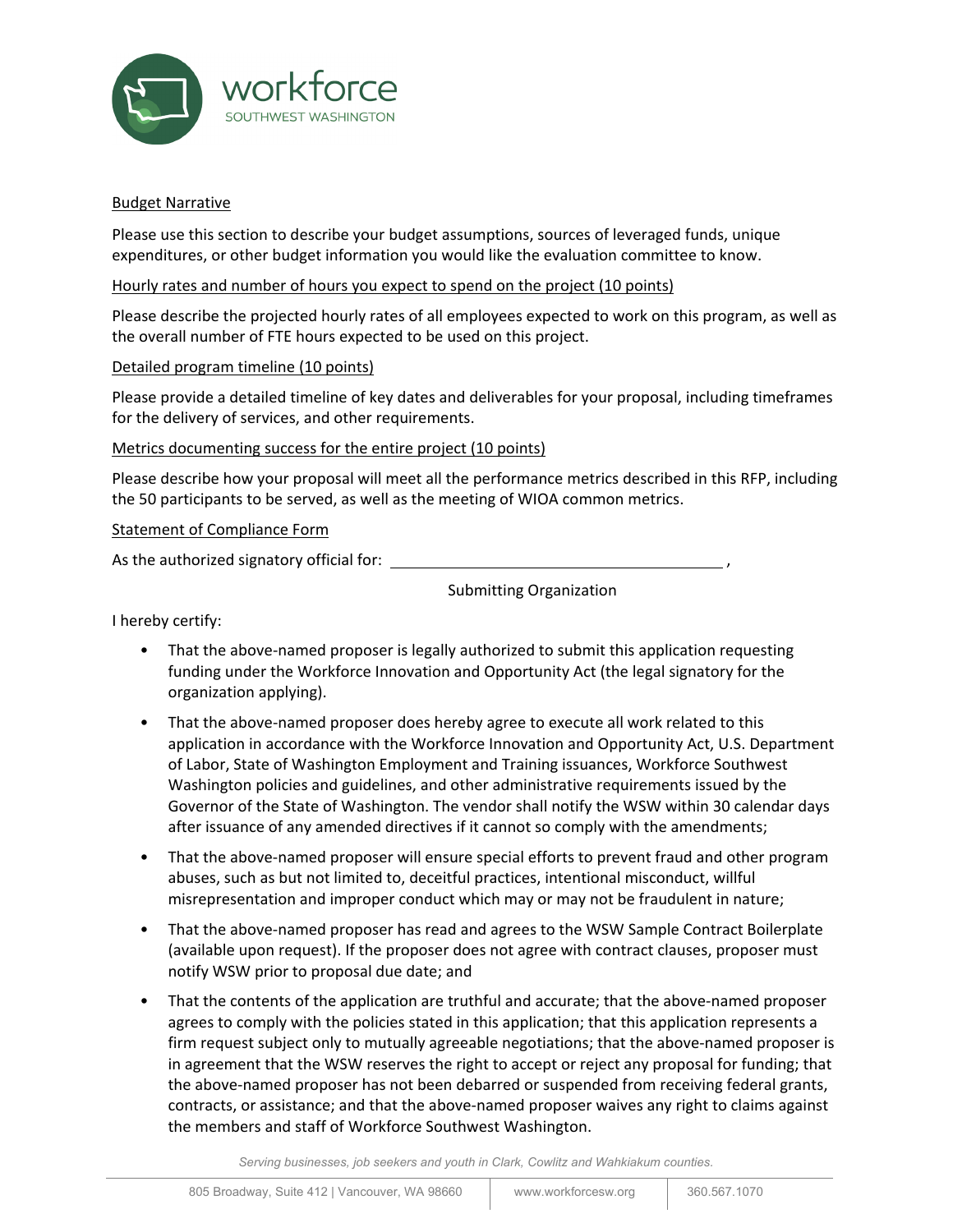

#### Authorized Representative Signature

Typed Name and Title

#### **Project Timeframe**

This project is anticipated to begin July 15, 2022 and end by October 1, 2023.

#### **Notification**

Respondents will be notified via email of the results by June 30, 2022.

#### **Questions and Answers**

Respondents can send questions to [info@workforcesw.org.](mailto:info@workforcesw.org) Answers will be posted each Wednesday and Friday by 5 p.m. PS[T here.](https://workforcesw.org/investments/investments-funding-opportunities.)

#### **VI. PROVISIONS AND DISCLAIMERS**

- 1. All solicitations are contingent upon availability of funds.
- 2. WSW reserves the right to accept or reject any or all proposals received.
- 3. WSW reserves the right to waive informalities and minor irregularities in offers received.
- 4. This RFP does not commit WSW to award a contract.
- 5. WSW may select a provider based on initial offers received, without discussion of such offers. Accordingly, each offer should be submitted on the most favorable terms from a price and technical standpoint.
- 6. Proposals should follow the format set forth in the RFP Response Package section of the RFP and adhere to the minimum requirements specified therein.
- 7. WSW reserves the right to request additional data or oral discussion or documentation in support of written offers.
- 8. No costs will be paid to cover the expense of preparing a proposal or procuring a contract for services or supplies.
- 9. All data, material, and documentation originated and prepared by the proposer pursuant to the contract shall belong exclusively to WSW and be subject to disclosure under the Freedom of Information Act.
- 10. Formal notification to award a contract and the actual execution of a contract are subject to receipt of funds anticipated, results of negotiations between selected bidder(s) and WSW staff, and continued availability of funds.
- 11. The contents of the proposal are truthful and accurate, and the named proposer agrees to comply with the policies stated in this RFP.
- 12. Formal notification to award a contract and the actual execution of a contract are subject to the following: receipt of WIOA funds anticipated, results of negotiations between selected proposers and WSW staff, and continued contracts depend on availability of WIOA funds.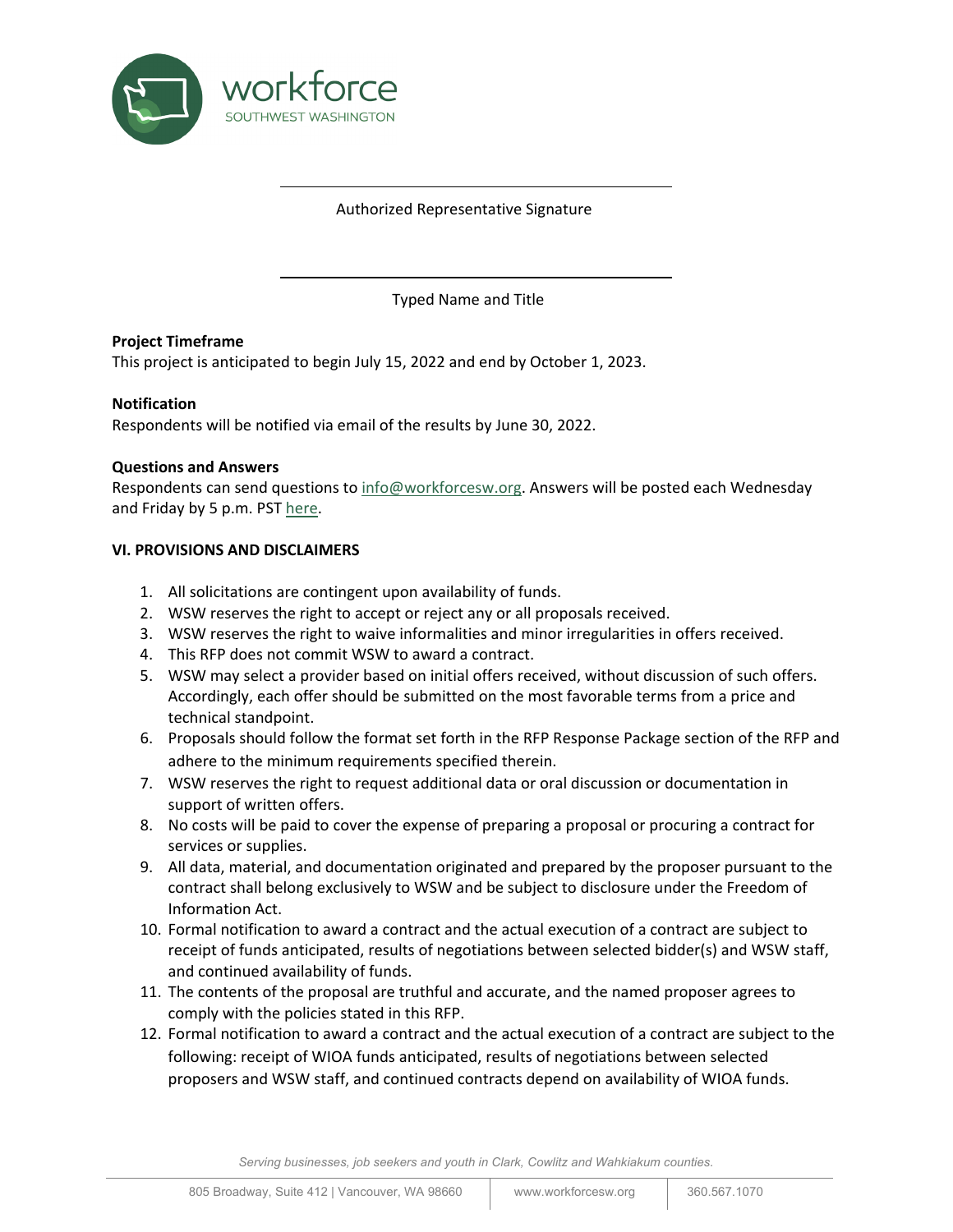

- 13. Any changes to the WIOA program, performance measures, funding level, or the WSW Board of Directors' direction may result in a change in contracting. In such instances, WSW will not be held liable for what is in the proposer's proposal or this Request for Proposals package.
- 14. Proposals submitted for funding consideration must be consistent with, and if funded, operated according to, the federal WIOA legislation, all applicable federal regulations, State of Washington policies, and WSW policies and procedures.
- 15. Proposers shall comply with all applicable federal, state, and local laws, regulations, and policies. This includes, but not limited to, Public Law 113-128(WIOA), Federal Uniform Administrative Requirements found in 2 CFR 200, both State and Federal Non-discrimination law, and all WIOA Title I and WorkSource System Policies.
- 16. Service providers will be expected to adhere to WSW procedures to collect, verify, and submit required data as required along with submission of monthly invoices to the WSW.
- 17. WSW may decide not to fund part or all of a proposal even though it is found to be in the competitive range if, in the opinion of WSW, the services proposed are not needed, or the costs are higher than WSW finds reasonable in relation to overall funds available, or if past management concerns lead WSW to believe the proposer has undertaken more services than it can successfully provide.
- 18. WSW reserves the right to modify or alter the requirements and standards set forth in this RFP based on program requirements mandated by funding agencies.
- 19. WSW encourages the use of informal resolution to address complaints or disputes related to RFP process issues. Written appeals and disputes should be addressed to Workforce Southwest Washington, 805 Broadway, Suite 412, Vancouver, WA 98660. Any bidder who wishes to contest the award(s) of funding under this RFP must write to WSW within 30 calendar days from the date the funds are awarded. WSW will issue a decision on appeals within 30 days of receipt.
- 20. The contract award will not be final until WSW and the proposer have executed a mutually satisfactory contractual agreement. WSW reserves the right to make an award without further discussion of the proposal submitted. No program activity may begin prior to final WSW approval of the award and execution of a contractual agreement between the successful proposer and WSW.
- 21. WSW has a right to fund a lower-ranked proposal over a higher-ranked proposal because of valid policy considerations, including but not limited to, organizational experience, geographical considerations, leveraging of outside resources, and target populations.
- 22. All proposers must ensure equal opportunity to all individuals. No individual shall be excluded from participation in, denied the benefits of, or subjected to discrimination under any WIOAfunded program or activity because of race, color, religion, sex (including pregnancy, childbirth, and related medication conditions, sex stereotyping, transgender status, and gender identity), national origin (including limited English proficiency), age, disability, or political affiliation or belief, or, against any beneficiary of, applicant to, or participant in programs financially assisted under Title I of the Workforce Innovation and Opportunity Act, on the basis of the individual's citizenship status.
- 23. All proposers must ensure access to individuals with disabilities pursuant to the Americans with Disabilities Act.